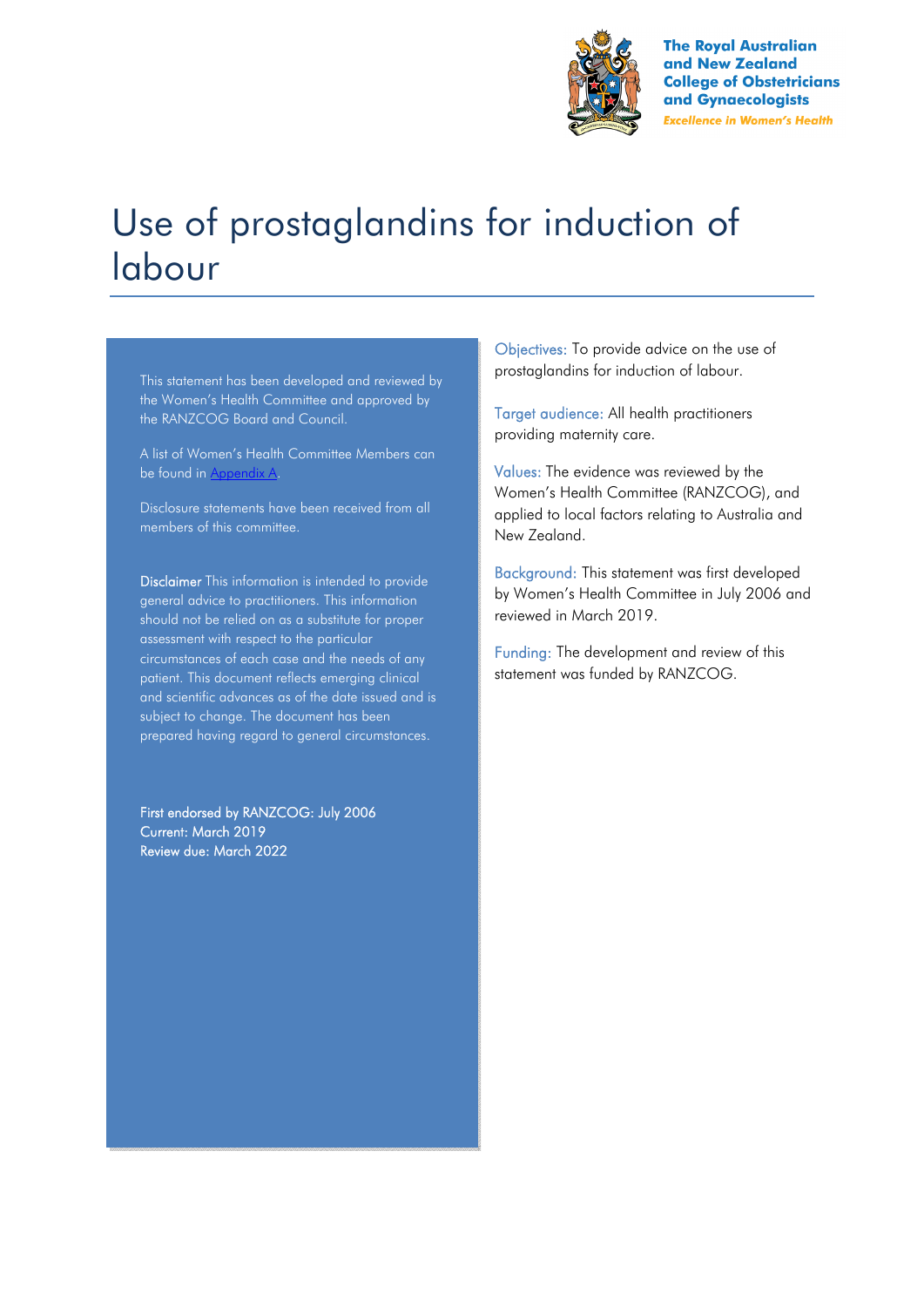## **Table of contents**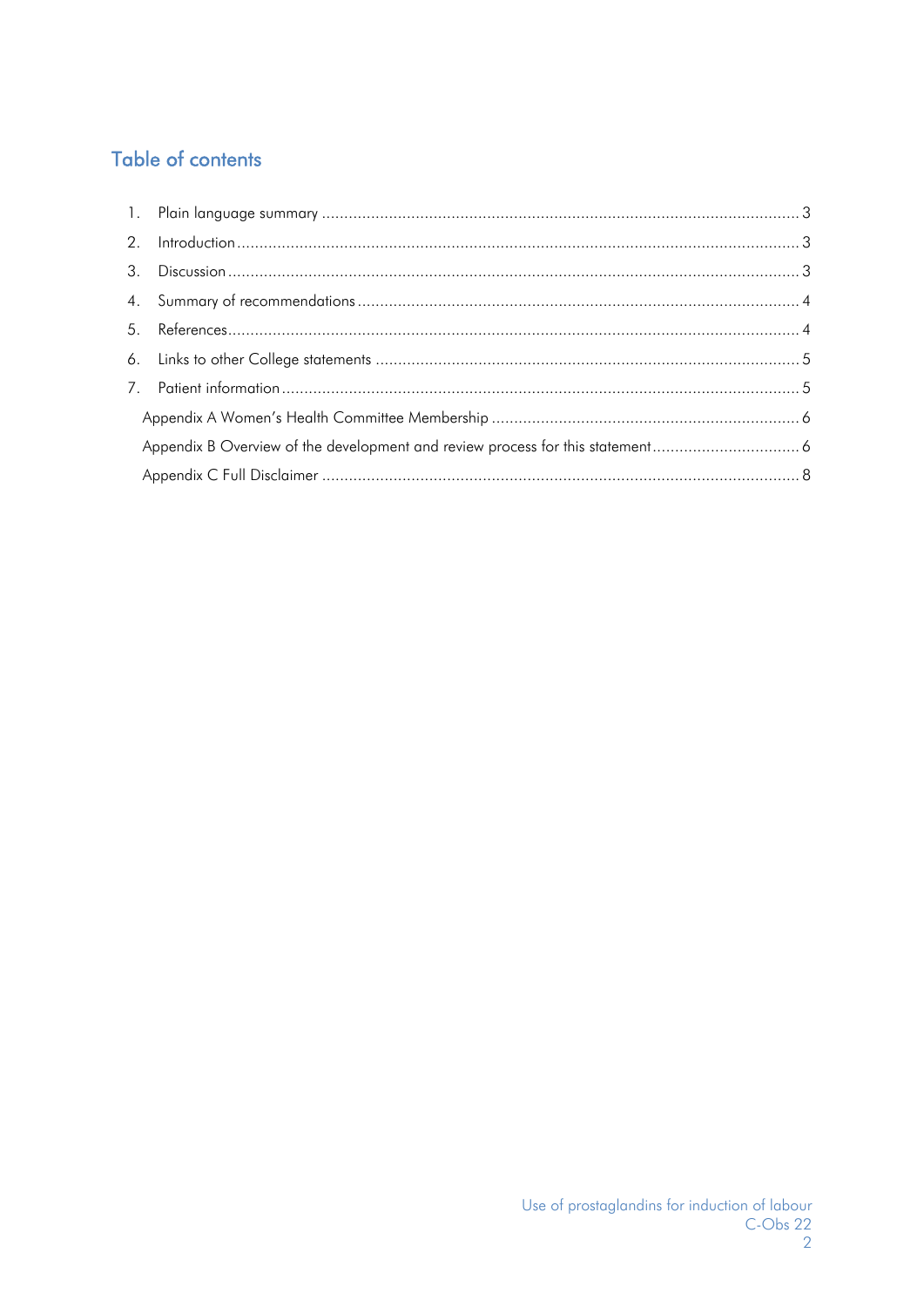## 1. Plain language summary

Some pregnant women are advised to have their baby within a specific time frame, rather than waiting for labour to start naturally. When the birth process is started with medical intervention, this is called "induction of labour".

Different methods are available to stimulate labour artificially, depending on the reasons for the induction and whether the woman's body has already begun to prepare for labour. Prostaglandins are a type of medication commonly given for induction of labour when the cervix has not softened in natural preparation for birth. The use of prostaglandins to assist in the induction process is often called "cervical ripening". It is usually followed by additional techniques to establish labour, including artificial rupture of membranes and intravenous oxytocin infusion.

Further information regarding induction of labour can be found at: https://www.ranzcog.edu.au/Womens-Health/Patient-Information-Guides/Patient-Information-Pamphlets

#### 2. Introduction

There are many different prostaglandin preparations and regimens for induction of labour. Overall, prostaglandins are effective at increasing the odds of vaginal birth within 24 hours when compared with placebo.<sup>1</sup>

## 3. Discussion

The most appropriate type and dose of prostaglandin for induction of labour are influenced by several factors, including patient characteristics, model of obstetric care and resource setting.

All prostaglandins carry a small risk of causing uterine hyperstimulation and fetal heart rate changes. Vaginal prostaglandin E<sub>2</sub> (PGE<sub>2</sub>) is one of the most common preparations used in Australian and New Zealand for induction of labour at or near term. The risk of uterine hyperstimulation with fetal heart rate changes with PGE<sub>2</sub> is up to 4.8% versus 1.0% with placebo or no treatment. <sup>2</sup>

In other settings, misoprostol (PGE<sub>1</sub>) is used for induction of labour.  $3,4$  Vaginal misoprostol, while more effective than PGE<sub>2</sub> at achieving birth within 24 hours, appears to have almost three-fold higher risk of hyperstimulation.<sup>1</sup> Its use for induction of labour is an off-label indication in Australia and New Zealand. Because of its higher potency, misoprostol is commonly used in Australia and New Zealand for management of midtrimester fetal death in utero and abortion. While effective, caution is particularly necessary in women with a scarred uterus where the risk of uterine rupture is around 0.3%. <sup>5</sup> All units offering prostaglandin induction of labour should inform women about the associated risks of uterine hyperstimulation and have protocols in place for appropriate fetal surveillance following prostaglandin administration and prevention and management of complications. 6

In women with a history of a prior caesarean section, prostaglandin induction of labour has been associated with rates of uterine rupture ranging from 1.4 to 2.45%. <sup>7-9</sup> Please refer to the College Statement Birth after Previous Caesarean Section (C-Obs 38).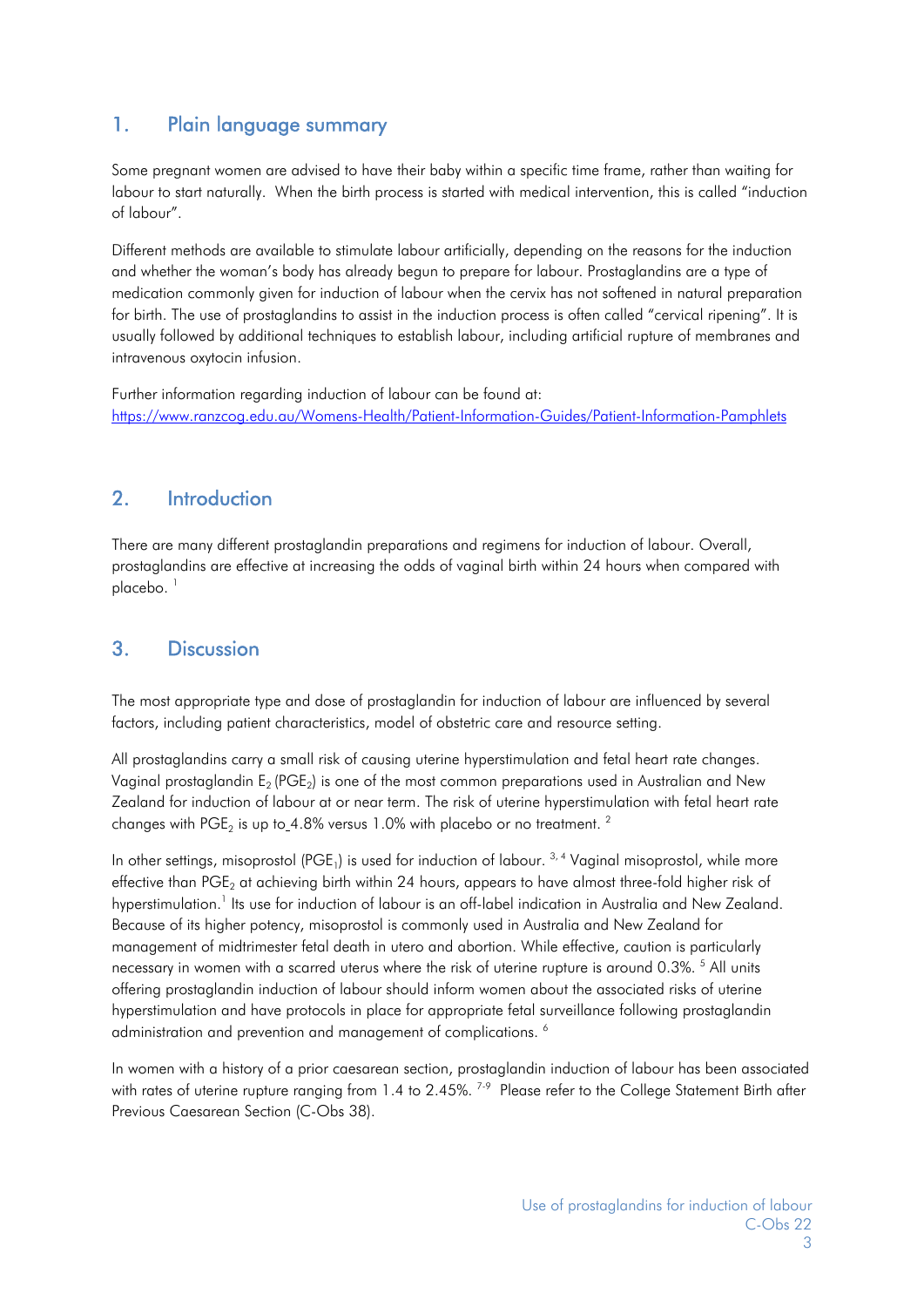## 4. Summary of recommendations

| <b>Recommendation 1</b>                                                                                                                                                                                                                                                                                                                                                                                    | Grade                             |
|------------------------------------------------------------------------------------------------------------------------------------------------------------------------------------------------------------------------------------------------------------------------------------------------------------------------------------------------------------------------------------------------------------|-----------------------------------|
| The decision to use prostaglandins for cervical ripening prior to the induction of<br>labour must consider both the potential benefits and the side effects of all<br>available induction methods.                                                                                                                                                                                                         | Consensus-based<br>recommendation |
| <b>Recommendation 2</b>                                                                                                                                                                                                                                                                                                                                                                                    | Grade                             |
| All maternity units that use prostaglandins for cervical ripening prior to induction<br>of labour should have protocols in place that define:<br>Dose regimen(s), including time between doses;<br>Fetal surveillance recommendations;<br>Duration and place of observation;<br>Management of subsequent labour including oxytocin regimen;<br>and<br>Diagnosis and management of uterine hyperstimulation | Consensus-based<br>recommendation |
| <b>Recommendation 3</b>                                                                                                                                                                                                                                                                                                                                                                                    | Grade                             |
| Such protocols may vary recommended treatment on the basis of:<br>• Favourability of the cervix (cervical or Bishop score);<br>Parity of the woman;<br>Indication for induction of labour and likelihood of fetal<br>maternal compromise with the onset of labour; and<br>Other clinical circumstance                                                                                                      | Consensus-based<br>recommendation |

#### 5. References

- 1. Alfirevic Z, Keeney E, Dowswell T, Welton NJ, Dias S, Jones LV, et al. Labour induction with prostaglandins: a systematic review and network meta-analysis, BMJ. 2015;350:h217.
- 2. Thomas J, Fairclough A, Kavanagh J, Kelly AJ. Vaginal prostaglandin (PGE2 and PGF2a) for induction of labour at term, Cochrane Database Syst Rev. 2014;6:CD003101.
- 3. Tang J, Kapp N, Dragoman M, de Souza JP. WHO recommendations for misoprostol use for obstetric and gynecologic indications, Int J Gynaecol Obstet. 2013;121(2):186-9.
- 4. ACOG. Practice Bulletin No. 107: Induction of labor, Obstet Gynecol. 2009 Aug(114 (2 Pt 1)):386-97.
- 5. Daniel Seow Choon K, Eek Chaw T, Hester Chang Qi QL, Mor Jack NG, Wan Shi T, Kok Hian T. Incidence and contributing factors for uterine rupture in patients undergoing second trimester termination of pregnancy in a large tertiary hospital - a 10-year case series, European Journal of Obstetrics and Gynecology and Reproductive Biology. 2018;227:8-12.
- 6. NICE. Clinical Guideline 70. Induction of Labour. 2008.
- 7. Landon MB, Hauth JC, Leveno KJ, Spong CY, Leindecker S, Varner MW, et al. Maternal and perinatal outcomes associated with a trial of labor after prior cesarean delivery, N Engl J Med. 2004;351(25):2581-9.
- 8. Lydon-Rochelle M, Holt VL, Easterling TR, Martin DP. Risk of uterine rupture during labor among women with a prior cesarean delivery, N Engl J Med. 2001;345(1):3-8.
- 9. Ravasia DJ, Wood SL, Pollard JK. Uterine rupture during induced trial of labor among women with previous cesarean delivery, Am J Obstet Gynecol. 2000;183(5):1176-9.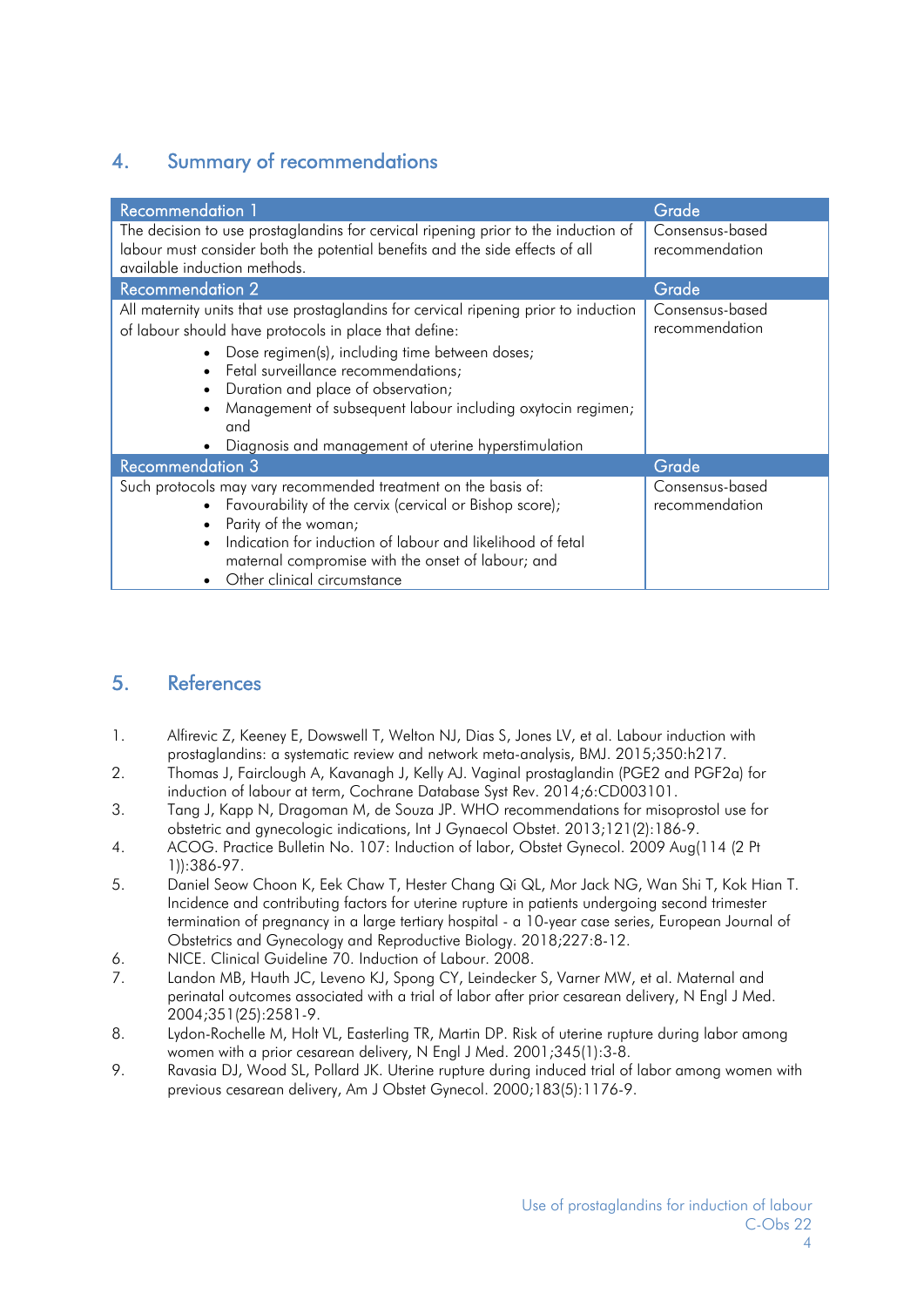## 6. Links to other College statements

Intrapartum Fetal Surveillance Clinical Guideline (3<sup>rd</sup> edition)

Planned Birth after Previous Caesarean Section (C-Obs 38)

Credentialing in Obstetrics and Gynaecology (WPI 23)

Evidence-based Medicine, Obstetrics and Gynaecology (C-Gen 15)

## 7. Patient information

A range of RANZCOG Patient Information Pamphlets can be ordered via: https://www.ranzcog.edu.au/Womens-Health/Patient-Information-Guides/Patient-Information-Pamphlets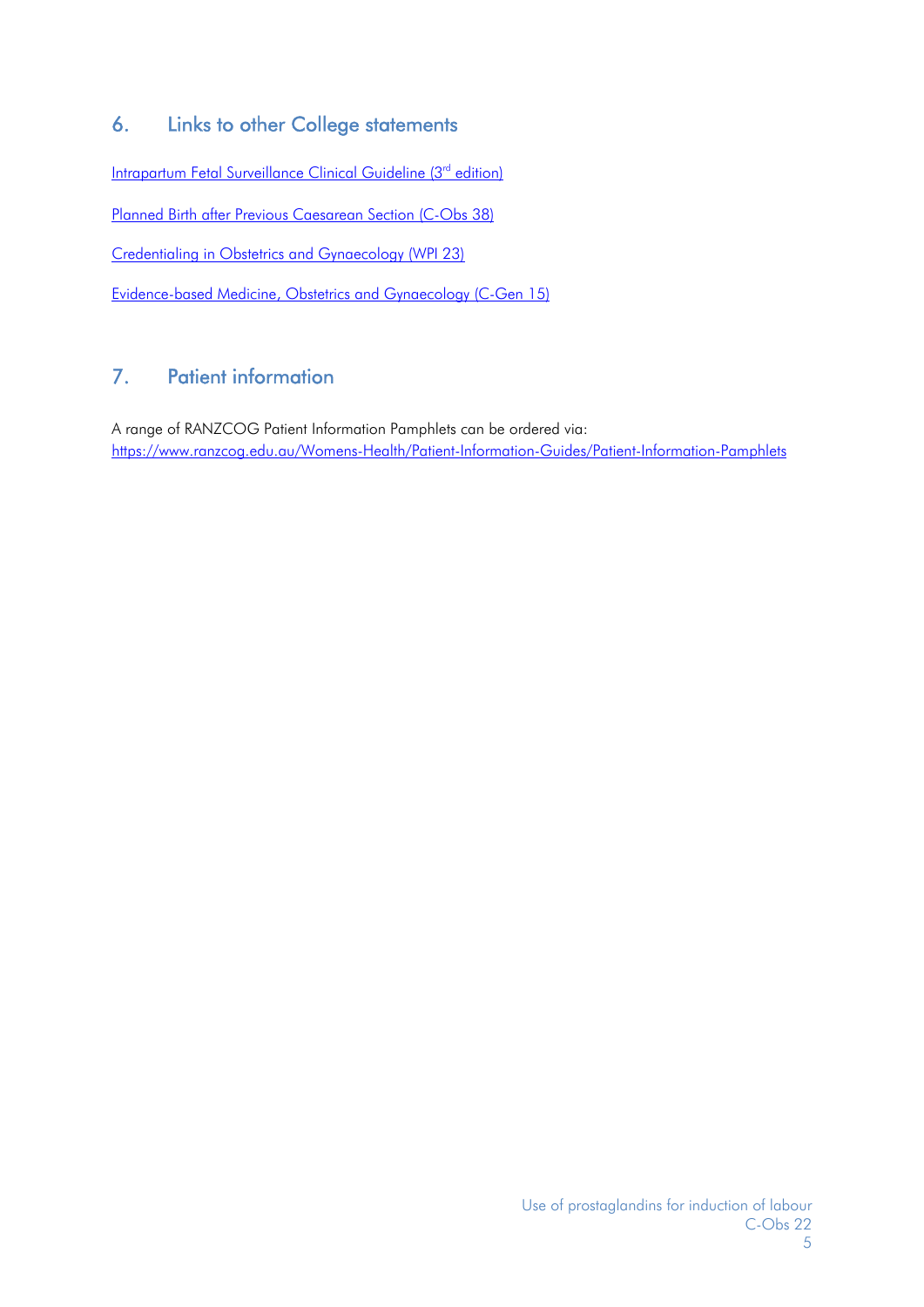## **Appendices**

#### Appendix A Women's Health Committee Membership

| Name                              | <b>Position on Committee</b>    |
|-----------------------------------|---------------------------------|
| Professor Yee Leung               | <b>Chair and Board Member</b>   |
| Dr Gillian Gibson                 | Deputy Chair, Gynaecology       |
|                                   | Deputy Chair, Obstetrics and    |
| Dr Scott White                    | Subspecialties Representative   |
| Associate Professor Ian Pettigrew | Member and EAC Representative   |
| Dr Kristy Milward                 | Member and Councillor           |
| Dr Will Milford                   | Member and Councillor           |
| Dr Frank O'Keeffe                 | Member and Councillor           |
| Professor Sue Walker              | Member                          |
| Dr Roy Watson                     | Member and Councillor           |
| Dr Susan Fleming                  | Member and Councillor           |
| Dr Sue Belgrave                   | Member and Councillor           |
| Dr Marilyn Clarke                 | <b>ATSI Representative</b>      |
| Associate Professor Kirsten Black | Member                          |
| Dr Thangeswaran Rudra             | Member                          |
| Dr Nisha Khot                     | Member and SIMG Representative  |
| Dr Judith Gardiner                | Diplomate Representative        |
| Dr Angela Brown                   | Midwifery Representative        |
| Ms Ann Jorgensen                  | <b>Community Representative</b> |
| Dr Rebecca Mackenzie-Proctor      | Trainee Representative          |
| Prof Caroline De Costa            | Co-opted member (ANZJOG member) |
| Dr Christine Sammartino           | Observer                        |

#### Appendix B Overview of the development and review process for this statement

#### i. Steps in developing and updating this statement

This statement was originally developed in July 2006 and was most recently reviewed in March 2019. The Women's Health Committee carried out the following steps in reviewing this statement:

- Declarations of interest were sought from all members prior to reviewing this statement.
- Structured clinical questions were developed and agreed upon.
- An updated literature search to answer the clinical questions was undertaken.
- At the March 2019 teleconference, the existing consensus-based recommendations were reviewed and updated (where appropriate) based on the available body of evidence and clinical expertise. Recommendations were graded as set out below in Appendix B part iii)

#### ii. Declaration of interest process and management

Declaring interests is essential in order to prevent any potential conflict between the private interests of members, and their duties as part of the Women's Health Committee.

A declaration of interest form specific to guidelines and statements was developed by RANZCOG and approved by the RANZCOG Board in September 2012. The Women's Health Committee members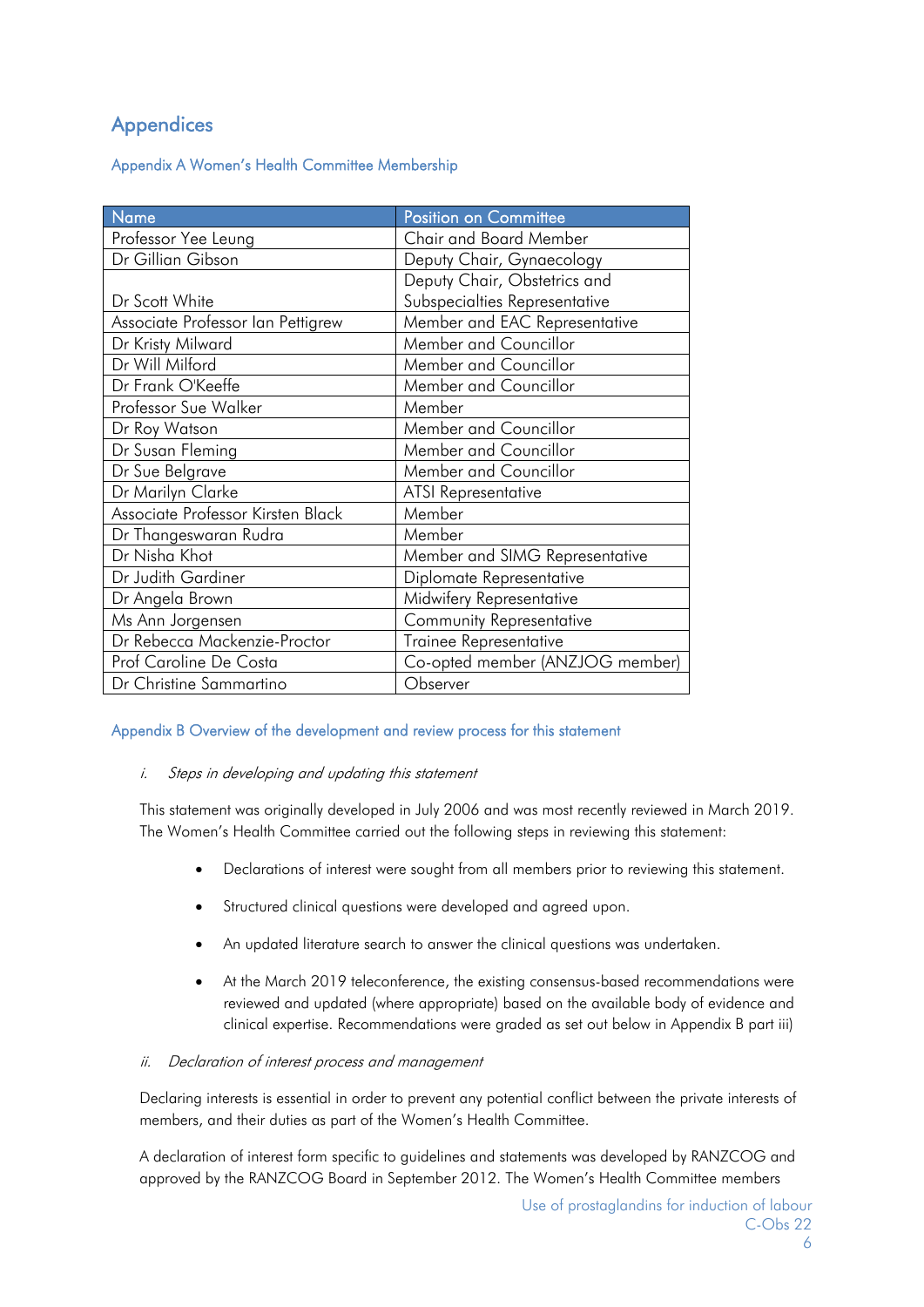were required to declare their relevant interests in writing on this form prior to participating in the review of this statement.

Members were required to update their information as soon as they become aware of any changes to their interests and there was also a standing agenda item at each meeting where declarations of interest were called for and recorded as part of the meeting minutes.

There were no significant real or perceived conflicts of interest that required management during the process of updating this statement.

#### iii. Grading of recommendations

Each recommendation in this College statement is given an overall grade as per the table below, based on the National Health and Medical Research Council (NHMRC) Levels of Evidence and Grades of Recommendations for Developers of Guidelines. Where no robust evidence was available but there was sufficient consensus within the Women's Health Committee, consensus-based recommendations were developed or existing ones updated and are identifiable as such. Consensus-based recommendations were agreed to by the entire committee. Good Practice Notes are highlighted throughout and provide practical guidance to facilitate implementation. These were also developed through consensus of the entire committee.

| Recommendation category |           | Description                                                                                                    |
|-------------------------|-----------|----------------------------------------------------------------------------------------------------------------|
| Evidence-based          | A         | Body of evidence can be trusted to guide practice                                                              |
|                         | B.        | Body of evidence can be trusted to guide practice in most<br>situations                                        |
|                         | $\subset$ | Body of evidence provides some support for<br>recommendation(s) but care should be taken in its<br>application |
|                         | D         | The body of evidence is weak and the recommendation<br>must be applied with caution                            |
| Consensus-based         |           | Recommendation based on clinical opinion and expertise<br>as insufficient evidence available                   |
| Good Practice Note      |           | Practical advice and information based on clinical opinion<br>and expertise                                    |